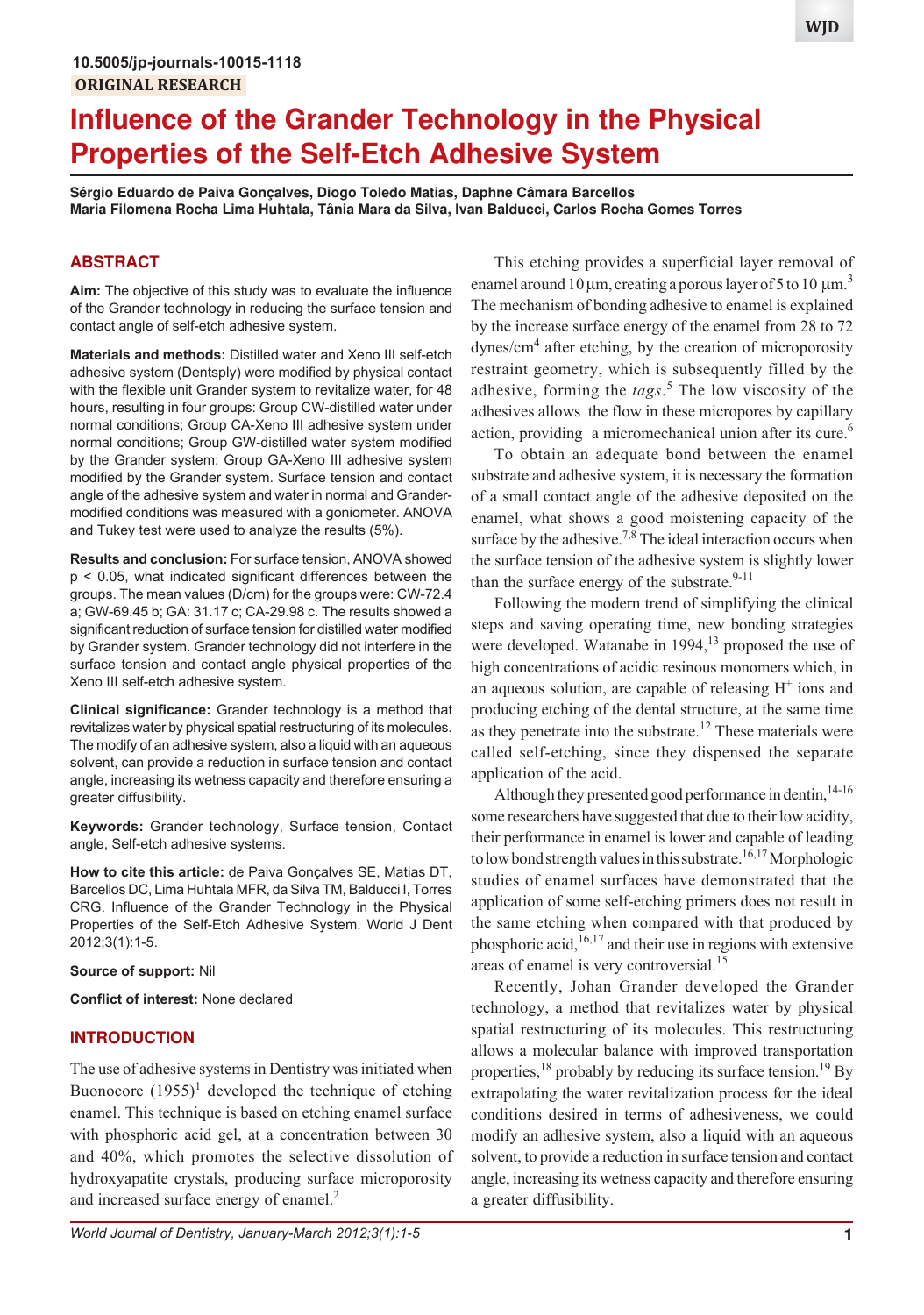The objective of this study was to evaluate the influence of Grander technology in the surface tension and contact angle of self-etch adhesive system. The null hypothesis tested was that the Grander technology cannot change the surface tension and contact angle physical properties of the adhesive system.

## **MATERIALS AND METHODS**

## **Modification of Adhesive System and Water by the Grander System**

The first step required for the execution of the entire methodology was the modification of the Xeno III self-etch adhesive system (Dentsply De Trey GmbH D, Konstanz, Germany) and of the water by the Grander system:

- *Experimental*: Two sets of the same batch of the adhesive system were used. One set was kept unchanged and the other was placed in physical contact with the Grander system Flexible unit (Grander Technologies, Jochberg, Austria). This system consists of a device named Flexible unit, capable of revitalizing waters by electromagnetic induction of molecular rearrangement through contact with bottles of liquids or by the passage of liquids through the interior of channels placed among cylinders that build the core of the unit. Thus, the bottles of adhesive system were placed in contact with the unit flexible for 48 hours.
- *Control*: Two bottles with 5 ml of distilled water were revitalized by the Grander system for 48 hours, following the same treatments described above.

The commercial name, chemical composition, batch number and manufacturer of the material used are presented in Table 1.

## **Surface Tension Measurement**

For surface tension, four groups were established as follows:

- Group 1—Distilled water (control);
- Group 2—Grander-modified distilled water (experimental);
- Group 3—Xeno III self-etch adhesive system (control);
- Group 4—Grander-modified Xeno III self-etch adhesive system (experimental).

Surface tension of each group was measured by automatic goniometer (Ramé-Hart Instrument Co. 0.100-00, Washington DC, USA). Temperature and moisture conditions of the environment were controlled in 23ºC and 50% respectively.

Samples were collected from each group on a microsyringe (Gilmont, Barrington, Illinois, USA). The microsyringe presents a micrometer Teflon, a glass barrel, a rubber sealing ring and a metallic needle number 22. The barrel was wrapped in aluminum foil in order to prevent adhesive systems polymerization in its interior, due to the room light. The whole set was fixed in the goniometer support to measure the surface tension.

By turning the micrometer screw clockwise by hand, a gradual drop of liquid was obtained, which remained attached to the needle tip due to its surface tension. The device allows adjustment of the number of steps/time. Twenty measures were taken for every drop of each liquid tested, yielding an average of surface tension.

Data were submitted to the two-way ANOVA (liquid and procedure factors) followed by the Tukey test, at a 5% level of significance.

## **Contact Angle Measurement**

For contact angle measurement, two groups were established as follows:

- Group 1—Xeno III self-etch adhesive system (control);
- Group 2—Grander-modified Xeno III self-etch adhesive system (experimental).

The contact angle was evaluated in two different substrates: Titanium plate and enamel substrate.

Contact angle measurement in the titanium plate: Ten drops of Xeno III adhesive system were dropped individually on a titanium plate. The waiting time of

| <b>Table 1:</b> Commercial name, composition, batch number and manufacturer of the material used |                                                                                                                                                                                                                                                                                                                            |                     |                                             |  |  |
|--------------------------------------------------------------------------------------------------|----------------------------------------------------------------------------------------------------------------------------------------------------------------------------------------------------------------------------------------------------------------------------------------------------------------------------|---------------------|---------------------------------------------|--|--|
| Commercial name                                                                                  | Composition                                                                                                                                                                                                                                                                                                                | <b>Batch number</b> | Manufacturer                                |  |  |
| Xeno III self-etch<br>adhesive system                                                            | Agent A: HEMA, ethanol,<br>amorphous silica, purified water,<br>and THB (toluene hydroxybutylate).<br>Agent B: Methacrylic<br>functionalized with phosphoric<br>acid (Piro-EMA); Monofluoro<br>phosphazene<br>modified (PEM-F) of urethane<br>dimethacrylate; THB;<br>Camphorquinone and<br>ethyl-4-dimethylamino-benzoate | 0605000261          | Dentsply De Trey GmbH, Konstanz,<br>Germany |  |  |
|                                                                                                  |                                                                                                                                                                                                                                                                                                                            |                     |                                             |  |  |

**Table 1:** Commercial name, composition, batch number and manufacturer of the material used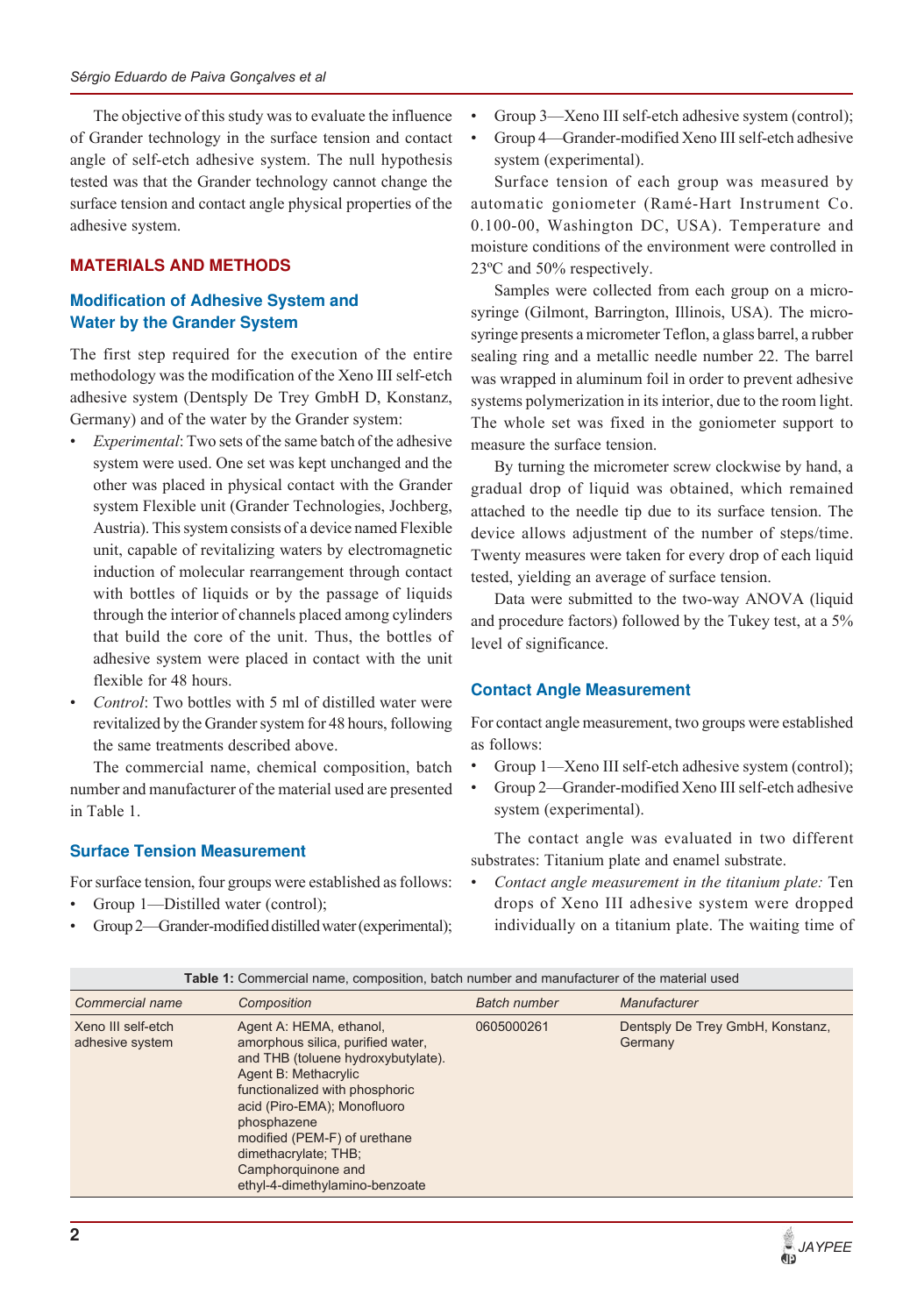20 seconds was standardized to froze the image at the time that the drop contacted the surface of the titanium plate. The contact angle was measured by an automatic goniometer (Ramé-Hart Instrument Co. 0.100-00, Washington DC, USA). Temperature and moisture conditions of the environment were controlled in 23ºC and 50% respectively. For each drop, twenty measurements were performed and the mean values were calculated. The titanium plate was used primarily because it is inert, therefore, the drop scattering is bound only to the properties of the liquid dripped, without influence of the substrate.

Contact angle measurement in the enamel substrate: Forty extracted bovine incisors were cleaned and stored in distilled and deionized water in a freezer at -18°C until the time of use. Then the roots were sectioned with a steel diamond disk (KG Sorensen, Rio de Janeiro, Brazil) at the cement-enamel junction. The buccal surfaces were worn using abrasive papers (granulations 400 and 600) coupled to a circular polishing machine (PA-10, Panambra, São Paulo, Brazil) under water cooling, to expose an area in enamel measuring a minimum of 4×4 mm. An opening was made on the lingual side using a spherical diamond tip 1012 (KG Sorensen, Rio de Janeiro, RJ, Brazil) to remove the pulpal tissue. The openings on the lingual face and root canal were clogged with utility wax (Polidental, Cotia, SP, Brazil). After this the worn buccal faces were turned facing down in a silicone mold, which was then filled with self-polymerizing acrylic resin (Classic, São Paulo, Brazil). The enamel surface was standardized using abrasive papers (granulations 1200 and 4000) for 20s each, coupled to a circular polishing machine. Each specimen received on the enamel surface one drop of Xeno III adhesive system, totalizing 20 drops for each group (experimental and control). The contact angle was measured by the same protocols described above. For each drop, 20 measurements were realized and the mean values were calculated.

For contact angle, data were submitted to the two-way ANOVA (substrate and procedure factors) followed by the Tukey test, at a 5% level of significance.

## **RESULTS**

#### **Surface Tension**

For liquid factor, ANOVA showed a p-value  $= 0.0001$  $(F = 3240.63)$ , with 1 degree of freedom. The ANOVA showed a p-value =  $0.23$  (F = 1.55), with 1 degree of freedom for procedure factor. The ANOVA showed a p-value =  $0.0098$  (F = 8.58), with 1 degree of freedom for interaction between factors. Liquid factor and interaction between liquid and procedure factors showed significant differences between groups.

Table 2 shows the results of Tukey's test for liquid factor. Distilled water showed surface tension reduced significantly compared to Xeno III adhesive system.

Table 3 shows the results of Tukey's test for interaction between factors. Distilled water modified by the Grander system (experimental group) showed surface tension reduced significantly compared to distilled water of the control group.

#### **Contact Angle**

For procedure factor, ANOVA showed a p-value  $= 0.1628$  $(F = 2.00)$ , with 1 degree of freedom. The ANOVA showed a p-value =  $0.0514$  (F = 3.96), with 1 degree of freedom for procedure factor. The ANOVA showed a p-value = 0.4797  $(F = 0.51)$ , with 1 degree of freedom for interaction between factors. The results showed absence of the significant differences between groups.

#### **DISCUSSION**

The modification of an adhesive system by a physical process of molecular rearrangement, done either by the professional researcher or by the manufacturer, opens new possibilities for researches to the adhesion stability. By extrapolating the water revitalization process for the ideal

| <b>Table 2:</b> Tukey's test results for procedure factor (D/cm) |             |                   |  |  |  |
|------------------------------------------------------------------|-------------|-------------------|--|--|--|
| Liquid                                                           | Mean (D/cm) | Homogeneous sets* |  |  |  |
| Distilled water                                                  | 70.931      | A                 |  |  |  |
| Adhesive system                                                  | 30.580      | R                 |  |  |  |

\* The groups accompanied by the same letters presented no significant differences

| <b>Table 3:</b> Tukey's test results for interaction between the factors (D/cm) |                 |             |                   |  |  |
|---------------------------------------------------------------------------------|-----------------|-------------|-------------------|--|--|
| Procedure                                                                       | Liguid          | Mean (D/cm) | Homogeneous sets* |  |  |
| Control                                                                         | Distilled water | 72.411      | A                 |  |  |
| Grander-modified                                                                | Distilled water | 69.452      | B                 |  |  |
| Grander-modified                                                                | Adhesive system | 31.177      | C                 |  |  |
| Control                                                                         | Adhesive system | 29.984      | С                 |  |  |

\*The groups accompanied by the same letters presented no significant differences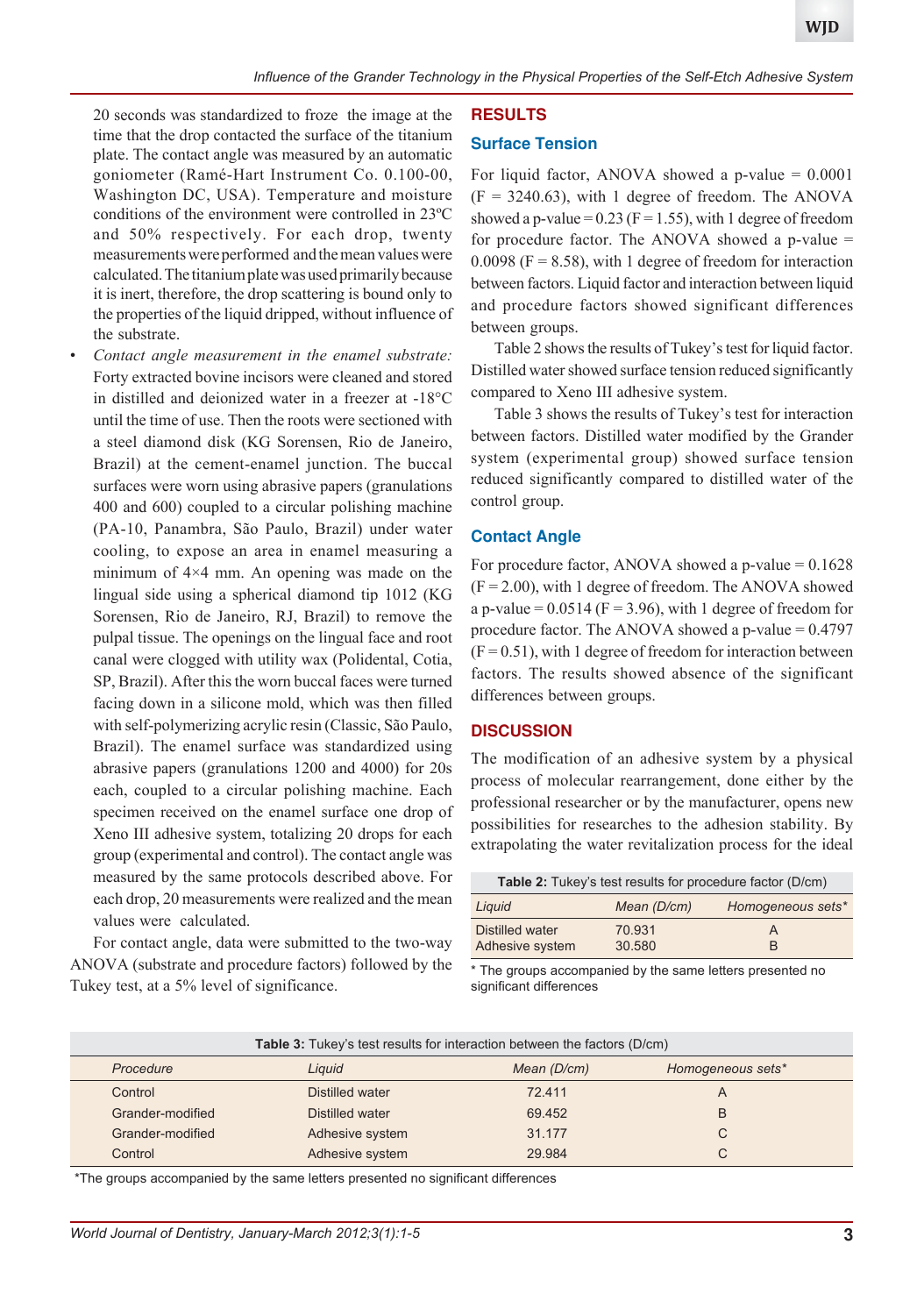conditions in terms of adhesiveness, the modification of an adhesive system increasing its wetness capacity ensuring a greater diffusibility and, perhaps, its molecular stability is desire for dentistry.<sup>20</sup>

Gonçalves<sup>20</sup> (2005) showed that the Grander technology affect the physical properties of Single Bond and Clearfil SE Bond adhesive systems, reducing surface tension and contact angle of these adhesive systems. Additionally, Gonçalves<sup>18</sup> observed that both adhesive systems generated greater thickness hybrid layer and the Single Bond totaletch adhesive system created a greater thickness of the hybridization compared to Clearfil SE Bond self-etch adhesive system, regardless of the substrate and the procedure (control or Grander-modified).

This study showed that distilled water Grander-modified reduced significantly the surface tension when compared to distilled water control (procedure factor). These results are agreement with Gonçalves<sup>20</sup> (2005), who noted a significant reduction in surface tension of water after revitalization process by Grander system. Corroborating our study, Faissner<sup>21</sup> (2000) evaluated all properties of water after revitalization process (ionic balance, density, conductivity, pH, surface tension, test with boiling alcohol and diagram) and he observed that surface tension showed the most significant change, around 10%.

Also, this study observed that the Xeno III adhesive system showed lower surface tension compared to distilled water (liquid factor). However, the interaction between liquid and procedure factors showed absence of significance. The Xeno III adhesive system do not reduced significantly the surface tension after revitalization process by Grander system, probably because the percentage of water present in it is lower, or alternatively, this adhesive system present greater molecular complexity, differently to the results founded by Gonçalves<sup>20</sup> (2005), who observed surface tension reduced significantly after revitalization process by Grander system of the Single Bond and Clearfil SE Bond adhesive systems. The reduced surface tension demonstrates a greater ability of the liquid to wet the substrate and, thereby, improve the adhesiveness and diffusibility.<sup>22</sup>

The Xeno III adhesive system contains water and ethanol as solvents in it composition. Theoretically, it should cause changes after revitalization process by Grander system. However, this did not occur, probably because water and ethanol in it formulation present small concentrations. Also, this adhesive system contains high viscosity due the presence of silica and urethane dimethacrylate. Our study do not observe visual change in viscosity of this adhesive system after revitalization process, contrasting with the findings by Gonçalves<sup>20</sup> (2005), who found greater fluidity of the Single Bond and Clearfil SE Bond adhesive systems after revitalization process by Grander system.

With regard to contact angle, our results demonstrate absence of significant difference between procedure (control and Grander-modified) and substrate factors (enamel substrate and titanium plate). According to Won-suck et  $al^{23}$  (2002), the contact angle vary due surface topography, surface tension, surface energy of solid substrate and the level of interaction between the liquid and solid. Therefore, the smaller the contact angle, the greater the surface wettability. Thus, the contact angle values vary according to surface tension of liquid. The absence of significant reduction in surface tension generates absence of significant variation in the contact angle. This result is probably due to the physical and chemical characteristics of the Xeno III adhesive system.

The dental literature is scarce in studies about surface tension and contact angle of current adhesive systems. However, this study showed that distilled water was modified by Grander system after revitalization process, wherever, Xenno III adhesive system did not show the same results. Probably because it presents higher viscosity and more time in contact with the Grander unit for revitalization process is necessary. The Grander technology is a new technology, therefore, others studies are necessary to demonstrate the possible revitalization process by the Grande system in the adhesive systems.

## **CONCLUSION**

Based on the methodology employed, it can be concluded that:

- Distilled water reduced the surface tension significantly revitalization process by Grander system compared to distilled water control;
- Grander technology do not interfere the surface tension and contact angle physical properties of the Xeno III self-etch adhesive system.

## **REFERENCES**

- 1. Buonocore MG. A simple method of increasing the adhesion of acrylic filling materials to enamel surfaces. J Dent Res 1955;34(6):849-53.
- 2. Perdigão J, Ritter AV. Adhesion to dentinary tissues. In: Baratieri LN. Restorative Dentistry: Fundaments and Possibilities. São Paulo: Santos; 2001.
- Silverstone LM. The acid-etch technique: In-vitro studies with special reference to the enamel surface and the enamel resin interface. Proc Int Symp Acid Etch Tech. St Paul: North Central Publishing; 1975.
- 4. Jendresen MD, Glantz PO. Clinical adhesiveness of selected dental materials. An in-vivo study. Acta Odontol Scand 1981;39(1):39-45.
- 5. Henostroza Haro G, Henostroza Quintans N. Adhesion in restorative dentistry. Latin american association of operative dentistry and biomaterials. Ripano: Spain; 2010.
- 6. Nakabayashi N, Pashley DH. Hybridization of dental hard tissues. Tokyo: Quintessence Publishing Co., 2000.